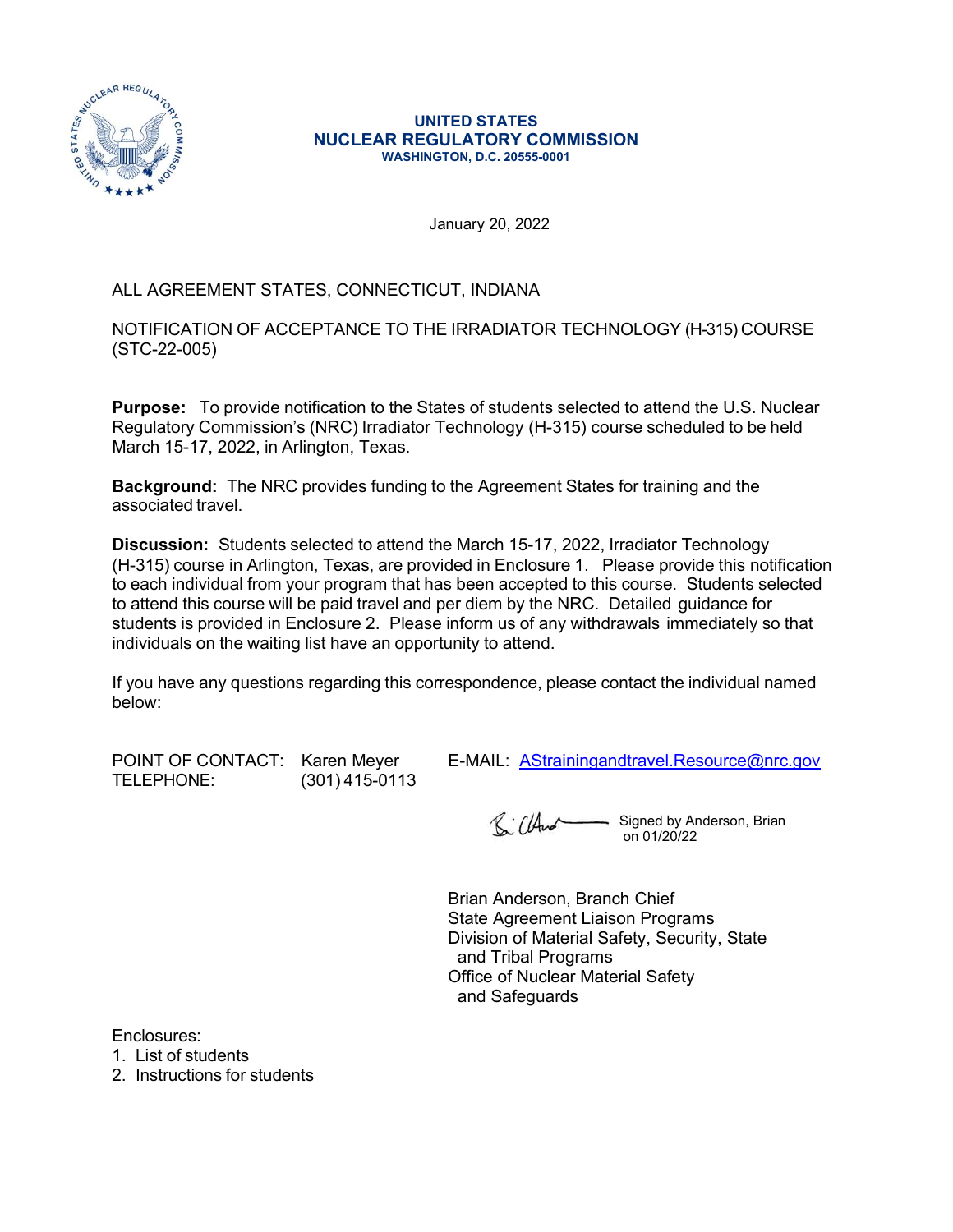# IRRADIATOR TECHNOLOGY

| <b>IRRADIATOR TECHNOLOGY</b><br>March 15-17, 2022 |                                     |
|---------------------------------------------------|-------------------------------------|
| Arlington, TX                                     |                                     |
|                                                   |                                     |
|                                                   |                                     |
| <b>STATE</b><br><b>ARKANSAS</b>                   | <b>PARTICIPANT</b><br>Angela Morgan |
| <b>CALIFORNIA</b>                                 | <b>Carlin Harkness</b>              |
| <b>ILLINOIS</b>                                   | Igor Gomes<br><b>Todd Lafrenz</b>   |
| <b>NORTH CAROLINA</b>                             | Tawny Morgan                        |
| NEW YORK (SHD)                                    | Marc Sullivan                       |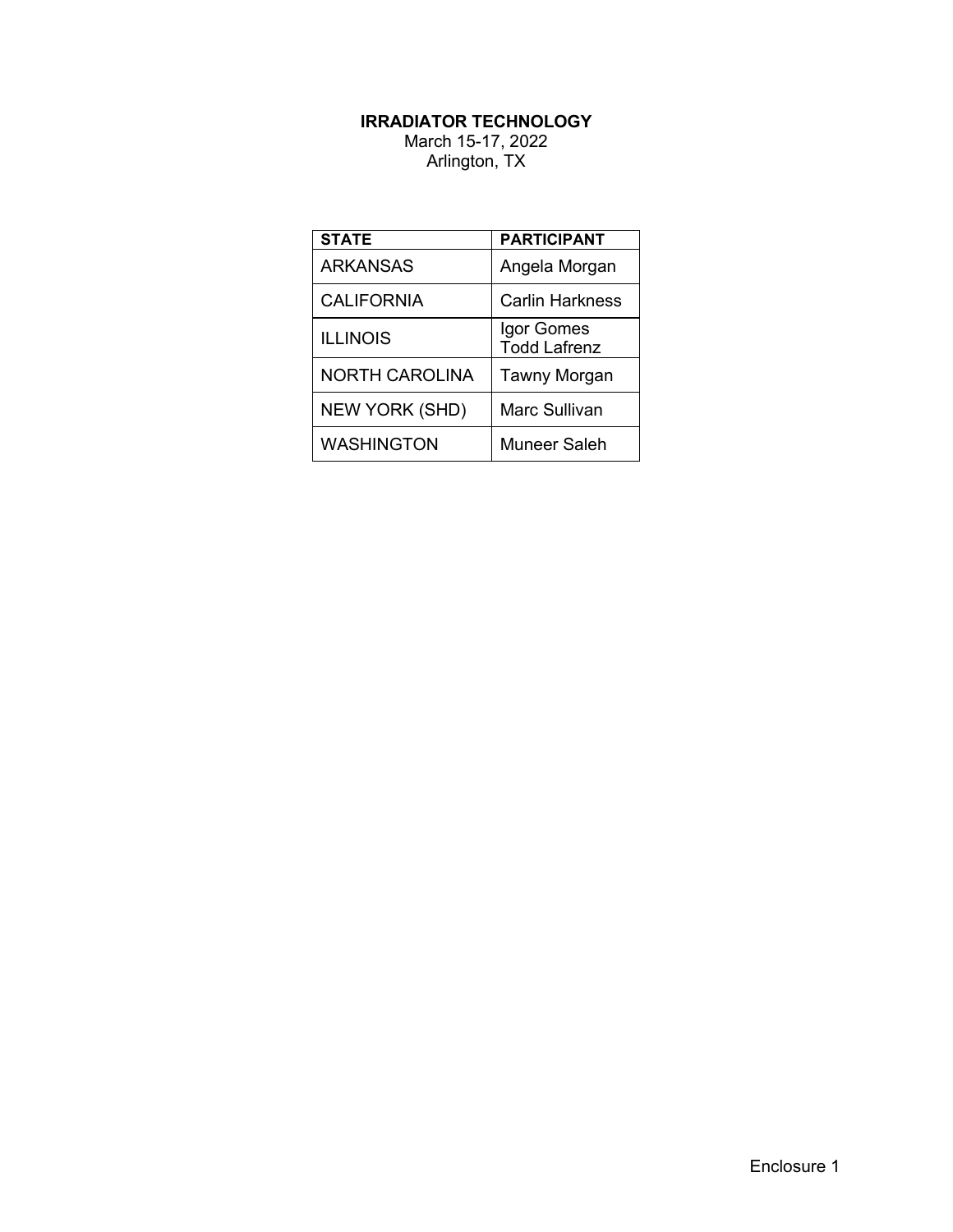# INSTRUCTIONS TO STUDENTS

ACCEPTANCE: Individuals listed in Enclosure 1 have been accepted for participation in the Irradiator Technology (H-315) course. This course is scheduled to be presented March 15-17, 2022 at the Nuclear Regulatory Commission (NRC) Region IV Office. The NRC Region IV office is located at 1600 East Lamar Boulevard, Arlington, Texas 76011. The facility's telephone number is (817) 860-8100

**COURSE:** Please see our Web site, http://scp.nrc.gov/training.html for the Tentative Course Schedule and note that the course begins at 8:00 a.m. central time on Tuesday, March 15th and ends at 3:00 p.m. central time on Thursday, March 17th.

**LODGING AND TRAVEL:** Please plan to arrive on Monday, March 14th, and depart on Thursday, March 17th. Students must make their own lodging and travel arrangements. If there are no flights available that would allow you to arrive home before midnight on Thursday, March 17th, you may elect to depart on Friday, March 18th. In this event, NRC will provide reimbursement for hotel on Thursday night and per diem on Friday, March 18th. If traveling by air, please contact El Sol Travel at (844) 244-6694 for airline reservations and indicate that the travel is "Invitational" for the NRC. Please select a fully refundable government fare if one is available, and make sure that El Sol Travel correctly direct bills your fare to the NRC. If the need arises and you must make a change, contact Karen Meyer at (301) 415-0113.

Please complete the Travel Application Form which will be provided to you and submit to AStrainingandtravel.Resource@nrc.gov, at your earliest opportunity, but no later than, Monday, February 28th. Individuals should request the Federal government rate at the hotels. The per diem for Arlington, TX is \$167 for hotel and \$61 for meals and incidentals. The first and last day of travel is calculated at 75 percent. Students are responsible for their own transportation between the hotel and the training center. If you are authorized to drive, the Federal mileage reimbursement is .585 cents per mile. Rental cars are not authorized for reimbursement.

In addition, you will need complete the attached voucher for reimbursement upon return from travel by April 1st. Review the itemized list for accuracy, including hotel, hotel tax and any additional authorized expenses. Then print, sign, scan, and e-mail back to me as one document with your hotel, flight receipt, and any other receipts over \$75.

Specific questions about the course can be sent directly to the NRC's Course Manager, Henry Lynn (henry.lynn@nrc.gov).